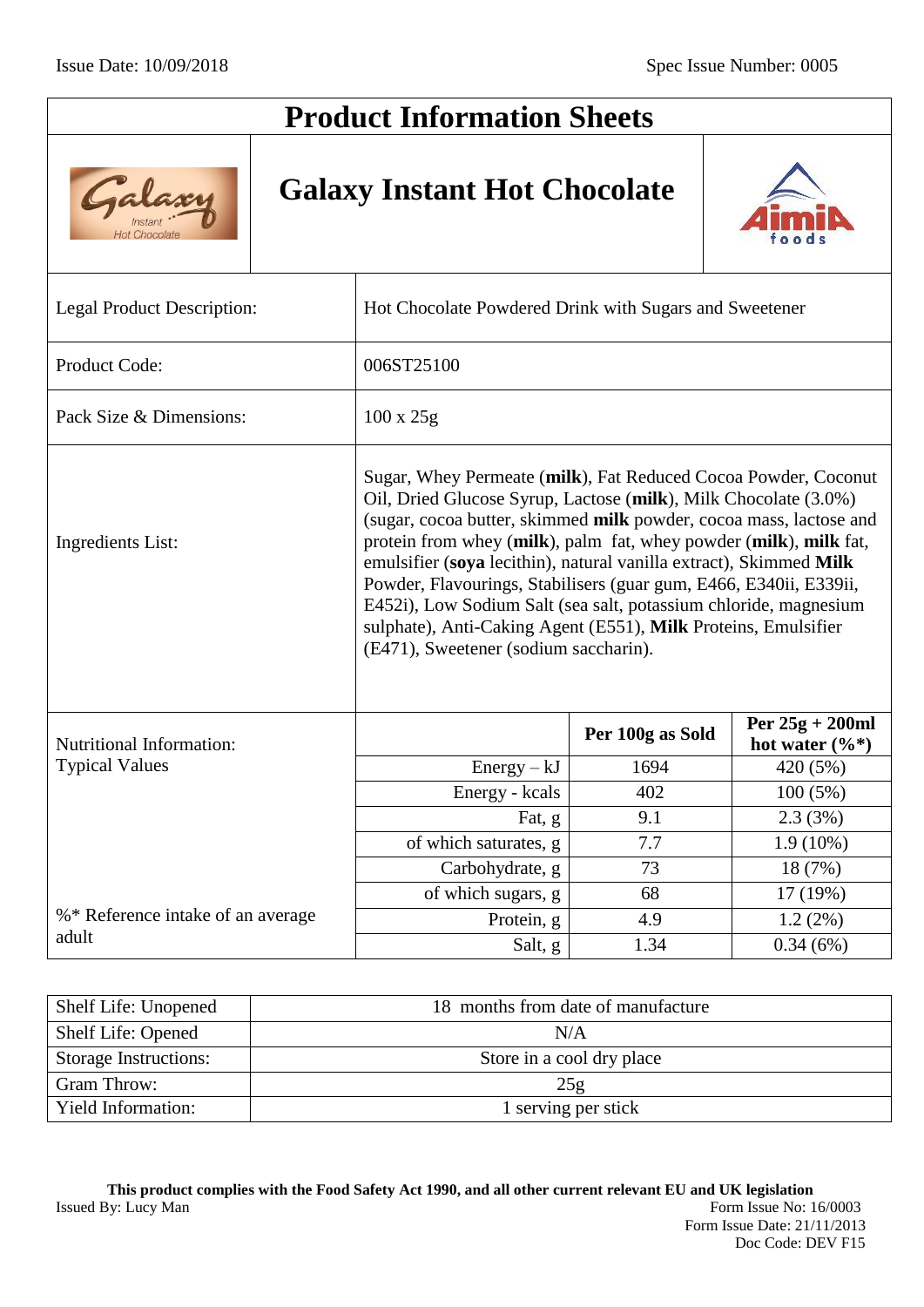| Pour hot water OVER the hot chocolate powder, stir well and enjoy the silky |
|-----------------------------------------------------------------------------|
|                                                                             |

| <b>Allergen Information</b>        |                | <b>Dietary Needs</b>                   |                |
|------------------------------------|----------------|----------------------------------------|----------------|
| <b>Product Contains:</b>           | Yes/No         | <b>Suitable for:</b>                   | Yes/No         |
| Cereals containing gluten          | N <sub>o</sub> | Vegetarians                            | Yes            |
| Soybean and soybean products       | Yes            | Vegans                                 | N <sub>o</sub> |
| Milk and milk products             | Yes            | Sufferers of Lactose Intolerance       | N <sub>o</sub> |
| Crustacean and crustacean products | N <sub>o</sub> | Coeliacs                               | Yes            |
| Molluscs and mollusc products      | No             | Diabetics (As part of a balanced diet) | Yes            |
| Fish and fish products             | No             |                                        |                |
| Eggs and egg products              | N <sub>o</sub> |                                        |                |
| Celery and celery products         | N <sub>o</sub> |                                        |                |
| Mustard and mustard products       | N <sub>o</sub> |                                        |                |
| Sesame seeds and products          | No             |                                        |                |
| Peanuts and peanut products        | N <sub>o</sub> |                                        |                |
| Nuts and nut products              | N <sub>o</sub> |                                        |                |
| Lupin (Lupine) and lupin products  | No             |                                        |                |
| Sulphites in concentration of more | No             |                                        |                |
| than $10mg/Kg$                     |                |                                        |                |

| <b>Product Contains:</b>                | Yes/No         | <b>Details</b>   |
|-----------------------------------------|----------------|------------------|
| <b>Genetically Modified Ingredients</b> | N <sub>o</sub> |                  |
| <b>Artificial Antioxidants</b>          | N <sub>o</sub> |                  |
| <b>Artificial Colours</b>               | N <sub>0</sub> |                  |
| <b>Artificial Preservatives</b>         | N <sub>0</sub> |                  |
| <b>Flavour Enhancers</b>                | N <sub>o</sub> |                  |
| <b>Sweeteners</b>                       | Yes            | Sodium Saccharin |
| Hydrogenated Vegetable Oil              | N <sub>0</sub> |                  |
| Added sugar                             | Yes            |                  |

| Product Highlights/ USP's: |  | Made with Galaxy® Chocolate |
|----------------------------|--|-----------------------------|
|----------------------------|--|-----------------------------|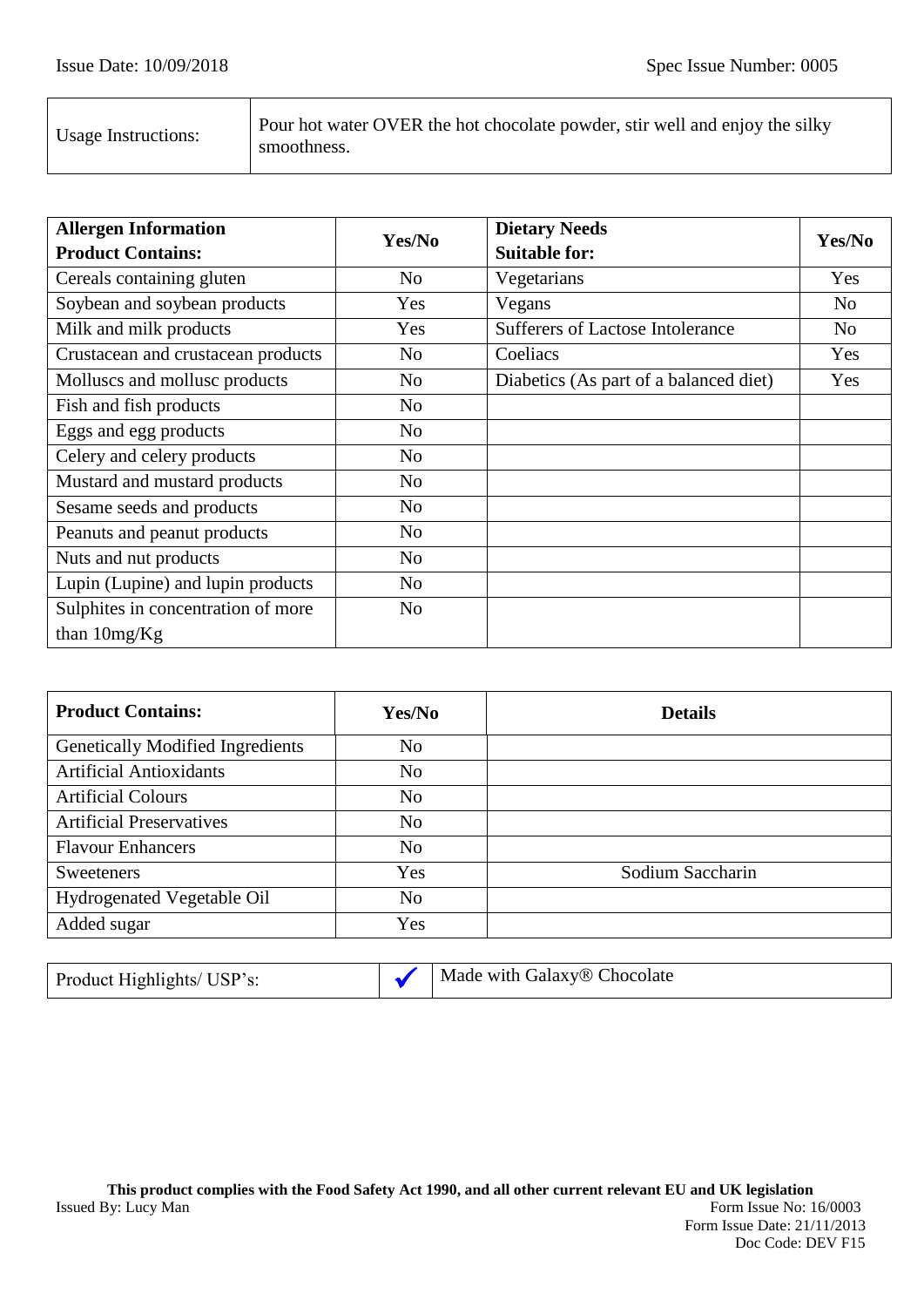#### **Product Specification** 52138 Mini mallow white/pink 0,3g nafnac



### **PRODUCTION LOCATION**

Astra Faam Harlingen Hermesweg 4 8861 VN Harlingen **Netherlands** 

pid@astrasweets.com

| GB - Sugar Confectionery - Marshmallows.<br>Soft aerated candy, based on sugars and gelatine, in different colours and flavours.<br><b>2. INGREDIENTS DECLARATION</b><br>Ingredients: glucose-fructose syrup, sugar, water, gelatine, anti-caking agent: maize starch; colour: E162; flavouring<br><b>3. PRODUCT CHARACTERISTICS</b><br>GMO free<br><b>4. INGREDIENTS AND PERCENTAGES</b><br>%<br>Ingredient<br>E-number<br>Origin<br>Maize / Wheat<br>glucose-fructose syrup<br>46,00<br>32.62<br>sugar<br>32.62<br>Sugar beet<br>sugar<br>water<br>Pork<br>qelatine<br>anti-caking agent<br>maize starch<br>Maize<br>colour<br>E162<br>beetroot red<br>Natural<br>flavouring<br>flavouring<br>Natural<br>PROCESSING AID<br>E422<br>Rapeseed / Vegetable<br>glycerol<br>oil<br>5. PHYSICAL AND CHEMICAL CHARACTERISTICS<br><b>Method</b><br>Value<br>Unit<br>Moisture content<br>Calculated<br>%<br>19<br>Aw value<br>Aw decagon<br>$0,70(0,65 - 0,75)$<br>pH value<br>pH Knick<br>$5,3(4,9-5,7)$<br>Piece weight<br>Balance<br>$0,3(0,2-0,4)$<br>g<br>Length<br>Rule<br>$12(10 - 14)$<br>mm<br>Width<br>Rule<br>$12(10 - 14)$<br>mm<br>Height<br>Rule<br>$12(10 - 14)$<br>mm<br>Ammonium salt content<br>Calculated<br>0,00<br>g/100g<br>Glycyrrhizin content<br>Calculated<br>0.00<br>q/100q<br>6. AVERAGE NUTRITIONAL VALUES (calculated values!)<br>Nutrient<br><b>Per 100g</b><br>$% (25q)^{*}$<br>1 portion (25g)<br>1.374 kJ<br>344 kJ<br>$\frac{9}{6}$<br>Energy kJ:<br>4<br>323 kcal<br>81 kcal<br>$\overline{4}$<br>$\%$<br>Energy kcal: |
|-----------------------------------------------------------------------------------------------------------------------------------------------------------------------------------------------------------------------------------------------------------------------------------------------------------------------------------------------------------------------------------------------------------------------------------------------------------------------------------------------------------------------------------------------------------------------------------------------------------------------------------------------------------------------------------------------------------------------------------------------------------------------------------------------------------------------------------------------------------------------------------------------------------------------------------------------------------------------------------------------------------------------------------------------------------------------------------------------------------------------------------------------------------------------------------------------------------------------------------------------------------------------------------------------------------------------------------------------------------------------------------------------------------------------------------------------------------------------------------------------------------------------------------------------------|
|                                                                                                                                                                                                                                                                                                                                                                                                                                                                                                                                                                                                                                                                                                                                                                                                                                                                                                                                                                                                                                                                                                                                                                                                                                                                                                                                                                                                                                                                                                                                                     |
|                                                                                                                                                                                                                                                                                                                                                                                                                                                                                                                                                                                                                                                                                                                                                                                                                                                                                                                                                                                                                                                                                                                                                                                                                                                                                                                                                                                                                                                                                                                                                     |
|                                                                                                                                                                                                                                                                                                                                                                                                                                                                                                                                                                                                                                                                                                                                                                                                                                                                                                                                                                                                                                                                                                                                                                                                                                                                                                                                                                                                                                                                                                                                                     |
|                                                                                                                                                                                                                                                                                                                                                                                                                                                                                                                                                                                                                                                                                                                                                                                                                                                                                                                                                                                                                                                                                                                                                                                                                                                                                                                                                                                                                                                                                                                                                     |
|                                                                                                                                                                                                                                                                                                                                                                                                                                                                                                                                                                                                                                                                                                                                                                                                                                                                                                                                                                                                                                                                                                                                                                                                                                                                                                                                                                                                                                                                                                                                                     |
|                                                                                                                                                                                                                                                                                                                                                                                                                                                                                                                                                                                                                                                                                                                                                                                                                                                                                                                                                                                                                                                                                                                                                                                                                                                                                                                                                                                                                                                                                                                                                     |
|                                                                                                                                                                                                                                                                                                                                                                                                                                                                                                                                                                                                                                                                                                                                                                                                                                                                                                                                                                                                                                                                                                                                                                                                                                                                                                                                                                                                                                                                                                                                                     |
|                                                                                                                                                                                                                                                                                                                                                                                                                                                                                                                                                                                                                                                                                                                                                                                                                                                                                                                                                                                                                                                                                                                                                                                                                                                                                                                                                                                                                                                                                                                                                     |
|                                                                                                                                                                                                                                                                                                                                                                                                                                                                                                                                                                                                                                                                                                                                                                                                                                                                                                                                                                                                                                                                                                                                                                                                                                                                                                                                                                                                                                                                                                                                                     |
|                                                                                                                                                                                                                                                                                                                                                                                                                                                                                                                                                                                                                                                                                                                                                                                                                                                                                                                                                                                                                                                                                                                                                                                                                                                                                                                                                                                                                                                                                                                                                     |
|                                                                                                                                                                                                                                                                                                                                                                                                                                                                                                                                                                                                                                                                                                                                                                                                                                                                                                                                                                                                                                                                                                                                                                                                                                                                                                                                                                                                                                                                                                                                                     |
|                                                                                                                                                                                                                                                                                                                                                                                                                                                                                                                                                                                                                                                                                                                                                                                                                                                                                                                                                                                                                                                                                                                                                                                                                                                                                                                                                                                                                                                                                                                                                     |
|                                                                                                                                                                                                                                                                                                                                                                                                                                                                                                                                                                                                                                                                                                                                                                                                                                                                                                                                                                                                                                                                                                                                                                                                                                                                                                                                                                                                                                                                                                                                                     |
|                                                                                                                                                                                                                                                                                                                                                                                                                                                                                                                                                                                                                                                                                                                                                                                                                                                                                                                                                                                                                                                                                                                                                                                                                                                                                                                                                                                                                                                                                                                                                     |
|                                                                                                                                                                                                                                                                                                                                                                                                                                                                                                                                                                                                                                                                                                                                                                                                                                                                                                                                                                                                                                                                                                                                                                                                                                                                                                                                                                                                                                                                                                                                                     |
|                                                                                                                                                                                                                                                                                                                                                                                                                                                                                                                                                                                                                                                                                                                                                                                                                                                                                                                                                                                                                                                                                                                                                                                                                                                                                                                                                                                                                                                                                                                                                     |
|                                                                                                                                                                                                                                                                                                                                                                                                                                                                                                                                                                                                                                                                                                                                                                                                                                                                                                                                                                                                                                                                                                                                                                                                                                                                                                                                                                                                                                                                                                                                                     |
|                                                                                                                                                                                                                                                                                                                                                                                                                                                                                                                                                                                                                                                                                                                                                                                                                                                                                                                                                                                                                                                                                                                                                                                                                                                                                                                                                                                                                                                                                                                                                     |
|                                                                                                                                                                                                                                                                                                                                                                                                                                                                                                                                                                                                                                                                                                                                                                                                                                                                                                                                                                                                                                                                                                                                                                                                                                                                                                                                                                                                                                                                                                                                                     |
|                                                                                                                                                                                                                                                                                                                                                                                                                                                                                                                                                                                                                                                                                                                                                                                                                                                                                                                                                                                                                                                                                                                                                                                                                                                                                                                                                                                                                                                                                                                                                     |
|                                                                                                                                                                                                                                                                                                                                                                                                                                                                                                                                                                                                                                                                                                                                                                                                                                                                                                                                                                                                                                                                                                                                                                                                                                                                                                                                                                                                                                                                                                                                                     |
|                                                                                                                                                                                                                                                                                                                                                                                                                                                                                                                                                                                                                                                                                                                                                                                                                                                                                                                                                                                                                                                                                                                                                                                                                                                                                                                                                                                                                                                                                                                                                     |
|                                                                                                                                                                                                                                                                                                                                                                                                                                                                                                                                                                                                                                                                                                                                                                                                                                                                                                                                                                                                                                                                                                                                                                                                                                                                                                                                                                                                                                                                                                                                                     |
|                                                                                                                                                                                                                                                                                                                                                                                                                                                                                                                                                                                                                                                                                                                                                                                                                                                                                                                                                                                                                                                                                                                                                                                                                                                                                                                                                                                                                                                                                                                                                     |
|                                                                                                                                                                                                                                                                                                                                                                                                                                                                                                                                                                                                                                                                                                                                                                                                                                                                                                                                                                                                                                                                                                                                                                                                                                                                                                                                                                                                                                                                                                                                                     |
|                                                                                                                                                                                                                                                                                                                                                                                                                                                                                                                                                                                                                                                                                                                                                                                                                                                                                                                                                                                                                                                                                                                                                                                                                                                                                                                                                                                                                                                                                                                                                     |
|                                                                                                                                                                                                                                                                                                                                                                                                                                                                                                                                                                                                                                                                                                                                                                                                                                                                                                                                                                                                                                                                                                                                                                                                                                                                                                                                                                                                                                                                                                                                                     |
|                                                                                                                                                                                                                                                                                                                                                                                                                                                                                                                                                                                                                                                                                                                                                                                                                                                                                                                                                                                                                                                                                                                                                                                                                                                                                                                                                                                                                                                                                                                                                     |
|                                                                                                                                                                                                                                                                                                                                                                                                                                                                                                                                                                                                                                                                                                                                                                                                                                                                                                                                                                                                                                                                                                                                                                                                                                                                                                                                                                                                                                                                                                                                                     |
|                                                                                                                                                                                                                                                                                                                                                                                                                                                                                                                                                                                                                                                                                                                                                                                                                                                                                                                                                                                                                                                                                                                                                                                                                                                                                                                                                                                                                                                                                                                                                     |
|                                                                                                                                                                                                                                                                                                                                                                                                                                                                                                                                                                                                                                                                                                                                                                                                                                                                                                                                                                                                                                                                                                                                                                                                                                                                                                                                                                                                                                                                                                                                                     |
|                                                                                                                                                                                                                                                                                                                                                                                                                                                                                                                                                                                                                                                                                                                                                                                                                                                                                                                                                                                                                                                                                                                                                                                                                                                                                                                                                                                                                                                                                                                                                     |
|                                                                                                                                                                                                                                                                                                                                                                                                                                                                                                                                                                                                                                                                                                                                                                                                                                                                                                                                                                                                                                                                                                                                                                                                                                                                                                                                                                                                                                                                                                                                                     |
|                                                                                                                                                                                                                                                                                                                                                                                                                                                                                                                                                                                                                                                                                                                                                                                                                                                                                                                                                                                                                                                                                                                                                                                                                                                                                                                                                                                                                                                                                                                                                     |
| Fat:<br>$< 0.5$ g<br>$< 0.5$ g<br>%<br>$<$ 1                                                                                                                                                                                                                                                                                                                                                                                                                                                                                                                                                                                                                                                                                                                                                                                                                                                                                                                                                                                                                                                                                                                                                                                                                                                                                                                                                                                                                                                                                                        |
| of which -saturates:<br>$< 0,1$ g<br>0,1,9<br>$\%$<br><1                                                                                                                                                                                                                                                                                                                                                                                                                                                                                                                                                                                                                                                                                                                                                                                                                                                                                                                                                                                                                                                                                                                                                                                                                                                                                                                                                                                                                                                                                            |
| $< 0,1$ g<br>-mono-unsaturates:                                                                                                                                                                                                                                                                                                                                                                                                                                                                                                                                                                                                                                                                                                                                                                                                                                                                                                                                                                                                                                                                                                                                                                                                                                                                                                                                                                                                                                                                                                                     |
| 7%<br>Carbohydrate:<br>76 g<br>19 <sub>g</sub><br>of which -sugars:<br>16 <sub>g</sub><br>$18 \frac{9}{6}$                                                                                                                                                                                                                                                                                                                                                                                                                                                                                                                                                                                                                                                                                                                                                                                                                                                                                                                                                                                                                                                                                                                                                                                                                                                                                                                                                                                                                                          |
| 65 g<br>$< 0.5$ g<br>-polyols:                                                                                                                                                                                                                                                                                                                                                                                                                                                                                                                                                                                                                                                                                                                                                                                                                                                                                                                                                                                                                                                                                                                                                                                                                                                                                                                                                                                                                                                                                                                      |
| -starch:<br>3.0 <sub>q</sub>                                                                                                                                                                                                                                                                                                                                                                                                                                                                                                                                                                                                                                                                                                                                                                                                                                                                                                                                                                                                                                                                                                                                                                                                                                                                                                                                                                                                                                                                                                                        |
| -oligosaccharides:<br>$8,1$ g                                                                                                                                                                                                                                                                                                                                                                                                                                                                                                                                                                                                                                                                                                                                                                                                                                                                                                                                                                                                                                                                                                                                                                                                                                                                                                                                                                                                                                                                                                                       |
| Fiber:<br>$< 0.5$ g                                                                                                                                                                                                                                                                                                                                                                                                                                                                                                                                                                                                                                                                                                                                                                                                                                                                                                                                                                                                                                                                                                                                                                                                                                                                                                                                                                                                                                                                                                                                 |
| Protein:<br>2%<br>4,7 g<br>$1,2$ g                                                                                                                                                                                                                                                                                                                                                                                                                                                                                                                                                                                                                                                                                                                                                                                                                                                                                                                                                                                                                                                                                                                                                                                                                                                                                                                                                                                                                                                                                                                  |
| $0,00$ g<br>Sodium:<br>Salt:<br>$<1$ %<br>$< 0.01$ g<br>$< 0.01$ g                                                                                                                                                                                                                                                                                                                                                                                                                                                                                                                                                                                                                                                                                                                                                                                                                                                                                                                                                                                                                                                                                                                                                                                                                                                                                                                                                                                                                                                                                  |
|                                                                                                                                                                                                                                                                                                                                                                                                                                                                                                                                                                                                                                                                                                                                                                                                                                                                                                                                                                                                                                                                                                                                                                                                                                                                                                                                                                                                                                                                                                                                                     |

| l 7. MICROBIOLOGICAL VALUES   |            |         |                           |  |
|-------------------------------|------------|---------|---------------------------|--|
|                               | Max. Value | Unit    | Method                    |  |
| Total aerobic bacterial count | .000       | cfu/g   | ISO 4833-1                |  |
| l Yeasts and moulds           | 100        | cfu/g   | ISO 21527-1 & ISO-21527-2 |  |
| Enterobacteriaceae            | 100        | cfu/g   | Derived from ISO 21528-2  |  |
| Salmonella                    |            | ctu/25a | ISO 6579-1                |  |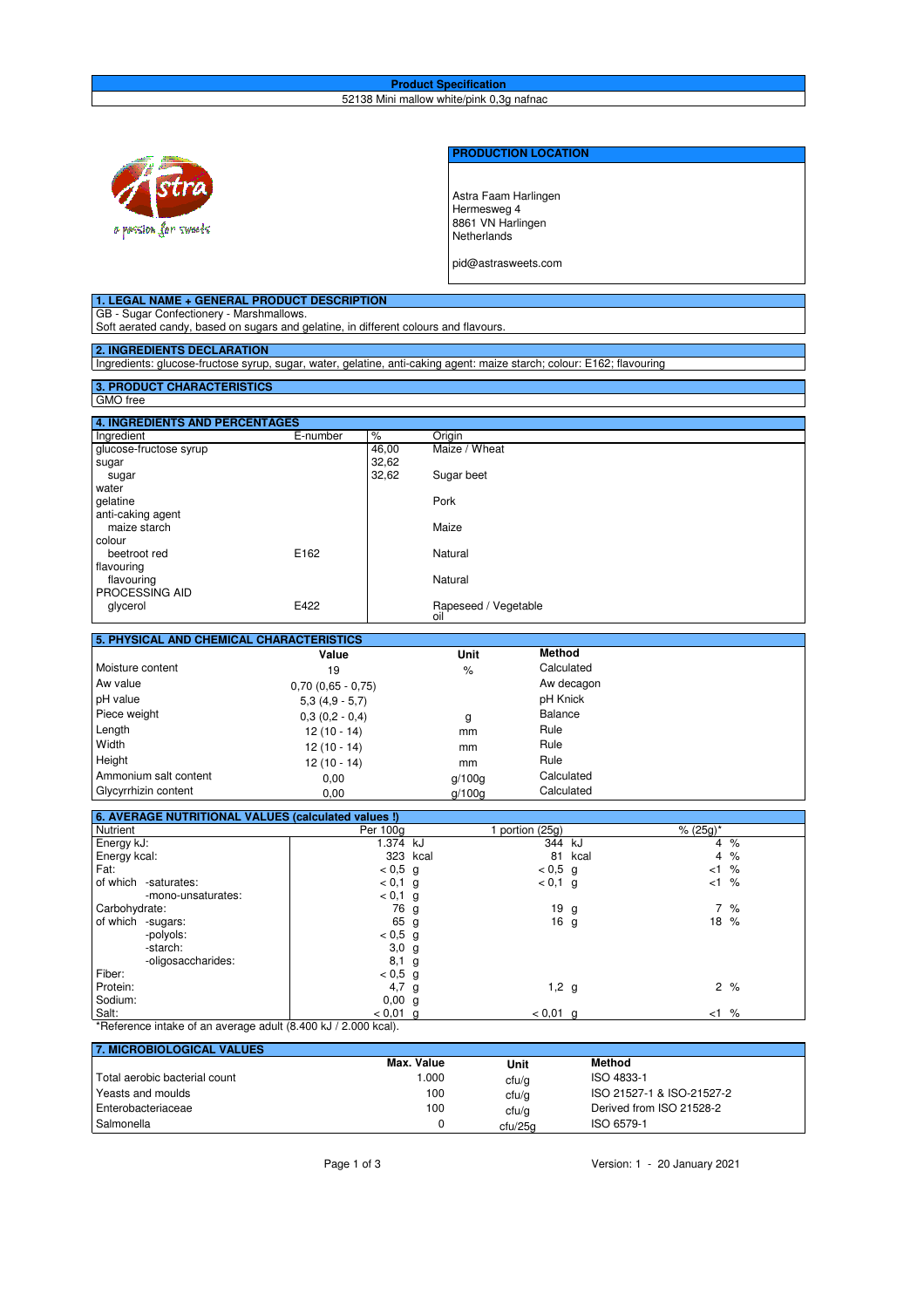#### **Product Specification** 52138 Mini mallow white/pink 0,3g nafnac

| 8. ORGANOLEPTIC CHARACTERISTICS                                                                                                                                                                                                                                                                                                                                                           |                                                                                                                                                                                                   |                                                    |                                     |                    |  |
|-------------------------------------------------------------------------------------------------------------------------------------------------------------------------------------------------------------------------------------------------------------------------------------------------------------------------------------------------------------------------------------------|---------------------------------------------------------------------------------------------------------------------------------------------------------------------------------------------------|----------------------------------------------------|-------------------------------------|--------------------|--|
| Appearance:                                                                                                                                                                                                                                                                                                                                                                               | Mini Marshmallow                                                                                                                                                                                  |                                                    |                                     |                    |  |
| Smell:                                                                                                                                                                                                                                                                                                                                                                                    | Vanilla                                                                                                                                                                                           |                                                    |                                     |                    |  |
| Texture:                                                                                                                                                                                                                                                                                                                                                                                  | Soft                                                                                                                                                                                              |                                                    |                                     |                    |  |
| Taste:                                                                                                                                                                                                                                                                                                                                                                                    | see section Colors and Tastes                                                                                                                                                                     |                                                    |                                     |                    |  |
| 9. COLOURS AND FLAVOURS                                                                                                                                                                                                                                                                                                                                                                   |                                                                                                                                                                                                   |                                                    |                                     |                    |  |
| Description<br>Colour                                                                                                                                                                                                                                                                                                                                                                     |                                                                                                                                                                                                   | E-number                                           | Colour<br>Origin                    | Taste              |  |
| beetroot red<br>red                                                                                                                                                                                                                                                                                                                                                                       | E162                                                                                                                                                                                              | red                                                | Natural                             |                    |  |
| vanilla flavour N<br>vanilla flavour N                                                                                                                                                                                                                                                                                                                                                    |                                                                                                                                                                                                   |                                                    | <b>Natural FTNF</b><br>Natural FTNF | vanilla<br>vanilla |  |
| white                                                                                                                                                                                                                                                                                                                                                                                     |                                                                                                                                                                                                   |                                                    |                                     |                    |  |
| <b>Carriers flavourings</b>                                                                                                                                                                                                                                                                                                                                                               | Max (ppm)                                                                                                                                                                                         |                                                    |                                     |                    |  |
| E1518 Triacetin                                                                                                                                                                                                                                                                                                                                                                           | ppm<br>0                                                                                                                                                                                          |                                                    |                                     |                    |  |
| E1520 Propylene glycol                                                                                                                                                                                                                                                                                                                                                                    | ppm<br>2.108                                                                                                                                                                                      |                                                    |                                     |                    |  |
| E1505 Triethyl citrate                                                                                                                                                                                                                                                                                                                                                                    | ppm<br>0                                                                                                                                                                                          |                                                    |                                     |                    |  |
| E1517 Diacetin                                                                                                                                                                                                                                                                                                                                                                            | ppm<br>0                                                                                                                                                                                          |                                                    |                                     |                    |  |
| E1519 Benzyl alcohol                                                                                                                                                                                                                                                                                                                                                                      | ppm<br>0                                                                                                                                                                                          |                                                    |                                     |                    |  |
|                                                                                                                                                                                                                                                                                                                                                                                           |                                                                                                                                                                                                   |                                                    |                                     |                    |  |
| <b>Chemical Characteristics</b>                                                                                                                                                                                                                                                                                                                                                           | Max (ppm)                                                                                                                                                                                         |                                                    |                                     |                    |  |
| Aluminum                                                                                                                                                                                                                                                                                                                                                                                  | 0                                                                                                                                                                                                 | ppm                                                |                                     |                    |  |
| <b>10. ALLERGENS</b>                                                                                                                                                                                                                                                                                                                                                                      |                                                                                                                                                                                                   |                                                    |                                     |                    |  |
| Allergen                                                                                                                                                                                                                                                                                                                                                                                  |                                                                                                                                                                                                   | Recipe without                                     |                                     | Recipe with        |  |
| Cereals containing gluten and products thereof <sup>1</sup>                                                                                                                                                                                                                                                                                                                               |                                                                                                                                                                                                   | х                                                  |                                     |                    |  |
| Wheat                                                                                                                                                                                                                                                                                                                                                                                     |                                                                                                                                                                                                   | X                                                  |                                     |                    |  |
| Crustaceans and products thereof                                                                                                                                                                                                                                                                                                                                                          |                                                                                                                                                                                                   | $\overline{\mathsf{x}}$                            |                                     |                    |  |
| Eggs and products thereof<br>Fish and products thereof <sup>3</sup>                                                                                                                                                                                                                                                                                                                       |                                                                                                                                                                                                   | $\overline{\mathsf{x}}$<br>X                       |                                     |                    |  |
| Peanuts and products thereof                                                                                                                                                                                                                                                                                                                                                              |                                                                                                                                                                                                   | $\overline{\mathsf{x}}$                            |                                     |                    |  |
| Soybeans and products thereof 3                                                                                                                                                                                                                                                                                                                                                           |                                                                                                                                                                                                   | $\overline{\mathsf{x}}$                            |                                     |                    |  |
| Milk and products thereof                                                                                                                                                                                                                                                                                                                                                                 |                                                                                                                                                                                                   | $\overline{\mathsf{x}}$                            |                                     |                    |  |
| Nuts and products thereof                                                                                                                                                                                                                                                                                                                                                                 |                                                                                                                                                                                                   | Χ                                                  |                                     |                    |  |
| Celery and products thereof                                                                                                                                                                                                                                                                                                                                                               |                                                                                                                                                                                                   | $\overline{\mathsf{x}}$                            |                                     |                    |  |
| Mustard and products thereof                                                                                                                                                                                                                                                                                                                                                              |                                                                                                                                                                                                   | $\overline{\mathsf{x}}$<br>$\overline{\mathsf{x}}$ |                                     |                    |  |
| Sesame seeds and products thereof<br>Sulphur dioxide and sulphites <sup>2</sup>                                                                                                                                                                                                                                                                                                           |                                                                                                                                                                                                   |                                                    |                                     | X                  |  |
| Lupin and products thereof                                                                                                                                                                                                                                                                                                                                                                |                                                                                                                                                                                                   | х                                                  |                                     |                    |  |
| Molluscs and products thereof                                                                                                                                                                                                                                                                                                                                                             |                                                                                                                                                                                                   | X                                                  |                                     |                    |  |
| X<br>Vegetarian                                                                                                                                                                                                                                                                                                                                                                           |                                                                                                                                                                                                   |                                                    |                                     |                    |  |
| $\overline{\mathsf{x}}$<br>Vegan<br>х                                                                                                                                                                                                                                                                                                                                                     |                                                                                                                                                                                                   |                                                    |                                     |                    |  |
| GMO free                                                                                                                                                                                                                                                                                                                                                                                  |                                                                                                                                                                                                   |                                                    |                                     |                    |  |
| <sup>1</sup> Recipe with gluten, the end product contains <20 ppm of gluten.<br><sup>2</sup> Recipe with sulphite, the end product contains <10 ppm of sulfite.<br>When >10 ppm sulphite present, this is entered in the section 3. PRODUCT CHARACTERI<br>mandatory.<br><sup>3</sup> Recipe with fish and/ or soy, this is exempted from allergen labelling by Regulation (EU) 1169/2011. |                                                                                                                                                                                                   |                                                    |                                     |                    |  |
| <b>11. PACKING FEATURES</b>                                                                                                                                                                                                                                                                                                                                                               |                                                                                                                                                                                                   |                                                    |                                     |                    |  |
| Used packaging materials meet on the requirements of all legislation and EC regulations and their adjustments.                                                                                                                                                                                                                                                                            |                                                                                                                                                                                                   |                                                    |                                     |                    |  |
| LOT number<br>LH18126A<br>Example                                                                                                                                                                                                                                                                                                                                                         |                                                                                                                                                                                                   |                                                    |                                     |                    |  |
| Lot number<br>L<br>Place of production / packing<br>н                                                                                                                                                                                                                                                                                                                                     |                                                                                                                                                                                                   |                                                    |                                     |                    |  |
| Year<br>18 (2018)                                                                                                                                                                                                                                                                                                                                                                         |                                                                                                                                                                                                   |                                                    |                                     |                    |  |
| Day of the year<br>126                                                                                                                                                                                                                                                                                                                                                                    |                                                                                                                                                                                                   |                                                    |                                     |                    |  |
|                                                                                                                                                                                                                                                                                                                                                                                           | Packaging machine                                                                                                                                                                                 | А                                                  |                                     |                    |  |
| <b>12. STORAGE CONDITIONS</b>                                                                                                                                                                                                                                                                                                                                                             |                                                                                                                                                                                                   |                                                    |                                     |                    |  |
| Temperature min. - max.                                                                                                                                                                                                                                                                                                                                                                   | 10-25 °C                                                                                                                                                                                          |                                                    |                                     |                    |  |
| Humidity min. - max.                                                                                                                                                                                                                                                                                                                                                                      | 40-80%                                                                                                                                                                                            |                                                    |                                     |                    |  |
| Protect from light, heat and moisture                                                                                                                                                                                                                                                                                                                                                     |                                                                                                                                                                                                   |                                                    |                                     |                    |  |
|                                                                                                                                                                                                                                                                                                                                                                                           |                                                                                                                                                                                                   |                                                    |                                     |                    |  |
| 13. SHELF LIFE<br>Packaging date +                                                                                                                                                                                                                                                                                                                                                        |                                                                                                                                                                                                   |                                                    |                                     |                    |  |
| 12 months                                                                                                                                                                                                                                                                                                                                                                                 |                                                                                                                                                                                                   |                                                    |                                     |                    |  |
| <b>14. POSSIBLE VULNERABLE USERS</b>                                                                                                                                                                                                                                                                                                                                                      |                                                                                                                                                                                                   |                                                    |                                     |                    |  |
| Consumers who are oversensitive to one of the ingredients and/or additives used.                                                                                                                                                                                                                                                                                                          |                                                                                                                                                                                                   |                                                    |                                     |                    |  |
|                                                                                                                                                                                                                                                                                                                                                                                           |                                                                                                                                                                                                   |                                                    |                                     |                    |  |
| <b>15. LEGISLATION</b>                                                                                                                                                                                                                                                                                                                                                                    |                                                                                                                                                                                                   |                                                    |                                     |                    |  |
| Produced with raw materials that meet the requirements of EC laws and regulations and their adjustments.                                                                                                                                                                                                                                                                                  |                                                                                                                                                                                                   |                                                    |                                     |                    |  |
| <b>16. REMARKS</b>                                                                                                                                                                                                                                                                                                                                                                        |                                                                                                                                                                                                   |                                                    |                                     |                    |  |
| This specification will be send to you by e-mail.                                                                                                                                                                                                                                                                                                                                         |                                                                                                                                                                                                   |                                                    |                                     |                    |  |
|                                                                                                                                                                                                                                                                                                                                                                                           | Remarks can be made until one month after sending the specification.<br>If we do not receive any reaction to the specification during this period, the specification well be approved in silence. |                                                    |                                     |                    |  |